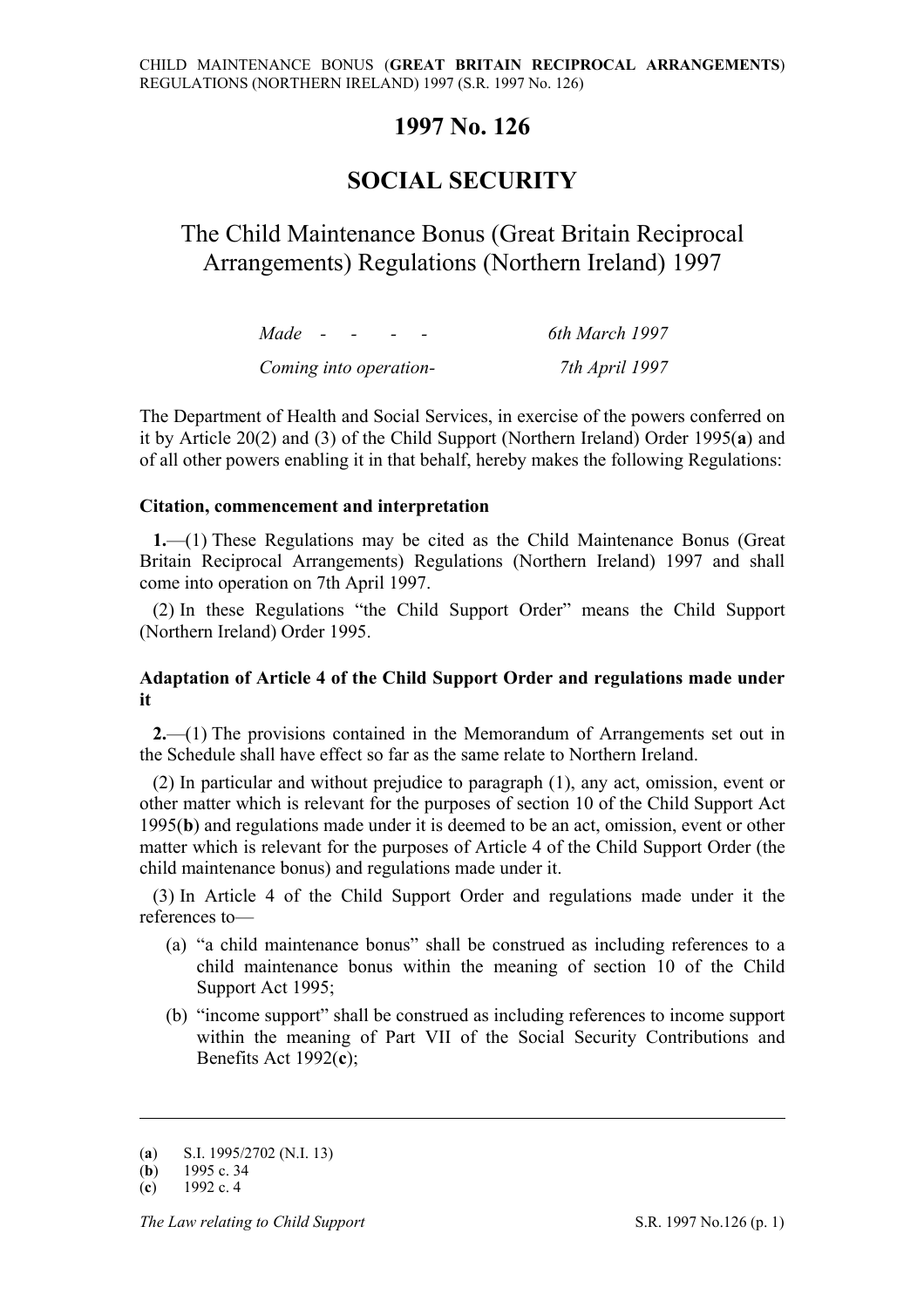CHILD MAINTENANCE BONUS (**GREAT BRITAIN RECIPROCAL ARRANGEMENTS**) REGULATIONS (NORTHERN IRELAND) 1997 (S.R. 1997 No. 126)

- (c) "jobseeker's allowance" shall be construed as including references to jobseeker's allowance within the meaning of section 1 of the Jobseekers Act 1995(**a**);
- (d) "the Department" shall be construed as including references to the Secretary of State.

Sealed with the Official Seal of the Department of Health and Social Services on 6th March 1997



*John O'Neill* Assistant Secretary

## SCHEDULE Regulation 2(1)

MEMORANDUM OF ARRANGEMENTS RELATING TO THE PROVISION MADE FOR CHILD MAINTENANCE BONUS IN THE UNITED KINGDOM BETWEEN THE SECRETARY OF STATE FOR SOCIAL SECURITY OF THE ONE PART AND THE DEPARTMENT OF HEALTH AND SOCIAL SERVICES FOR NORTHERN IRELAND OF THE OTHER PART

**1.** In this Memorandum—

- "the provision made for Great Britain" means section 10 of the Child Support Act 1995 and regulations made under it; and
- "the provision made for Northern Ireland" means Article 4 of the Child Support (Northern Ireland) Order 1995 and regulations made under it.

**2.**—(1) The provision made for Great Britain and the provision made for Northern Ireland shall operate as a single system within the United Kingdom.

(2) For the purposes of paragraph (1), all acts, omissions, events and other matters and in particular any application, declaration, direction, decision or order having effect for the provision made for Great Britain and having effect in that territory or for the provision made for Northern Ireland and having effect in that territory, shall have a corresponding effect for the purpose of the provision made for child maintenance bonus in the other territory.

(3) The provisions of this Memorandum shall not confer a right to double benefit.

**3.** The Secretary of State and the Department of Health and Social Services for Northern Ireland may from time to time determine the administrative procedures appropriate for the purposes of giving effect to this Memorandum.

**4.** The arrangements in this Memorandum shall come into effect on 7th April 1997 but either Party may terminate them by giving not less than six months' notice in writing to the other.

(**a**) 1995 c. 18

<u>.</u>